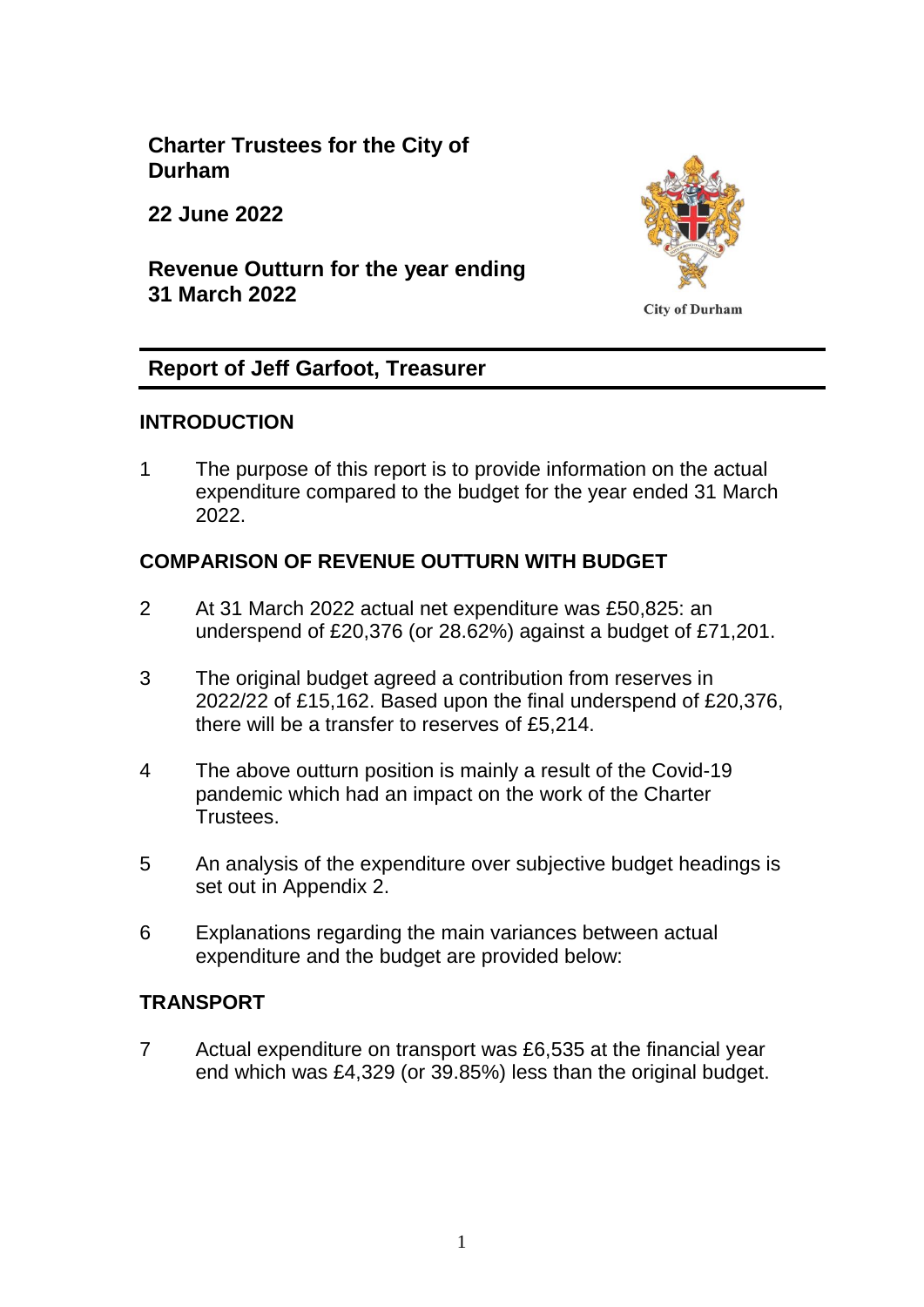# **SUPPLIES AND SERVICES**

8 The total expenditure on supplies and services was £3,777 which was £15,616 (or 80.52%) less than the annual budget of £19,393.

## **SUPPORT SERVICES**

9 The total expenditure on support services was £31,801 which was £439 (or 1.36%) less than the annual budget of £32,240.

## **ACTUAL OUTTURN**

10 Actual net expenditure to 31 March 2022 was £50,825, an underspend of £20,376 (or 28.62%) against the net expenditure budget of £71,201.

## **GENERAL RESERVE**

11 The general reserve balance at 1 April 2021 was £75,144. With an underspend of £20,376 a contribution £5,214 has been made to the reserve, rather than the original budget draw from the reserve of £15,162. Consequently, the reserve balance has increased to £80,358 as at 31 March 2022. In 2022/23 there is a commitment to draw £15,780 from the reserve which would result in a reserve balance of £64,578 as at 31 March 2023.

## **VAT**

12 As at 31 March 2022 the total VAT paid and to be reclaimed was £8,654.64.

## **RECOMMENDATIONS**

13 It is **RECOMMENDED** that the City of Durham Charter Trustees note the outturn position for the year ended 31 March 2022.

**Contact: Ian Herberson, Tel. 03000 261861**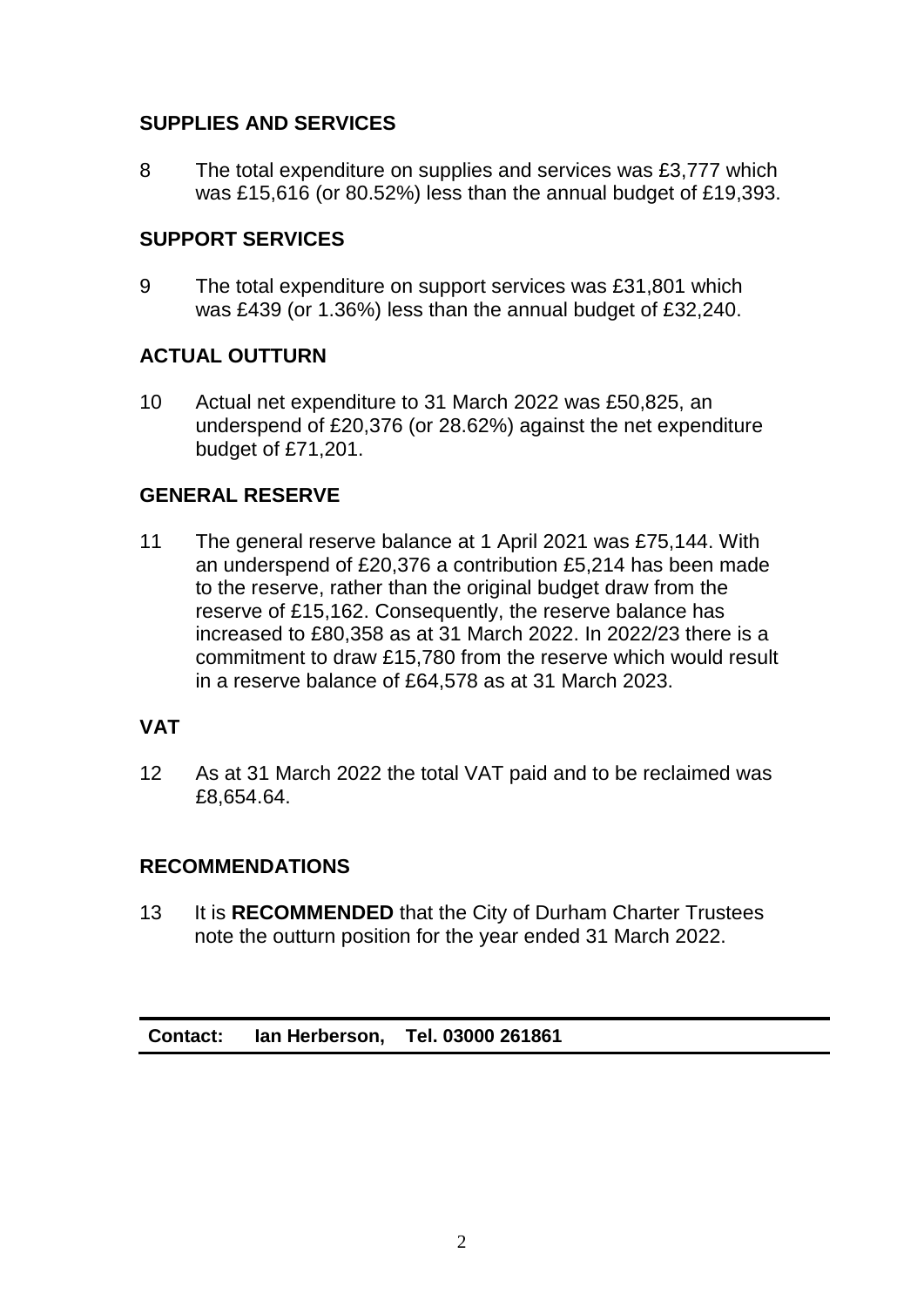#### **RISKS AND IMPLICATIONS**

## **Legal Implications**

None.

#### **Finance**

The report provides information on actual expenditure compared to the budget for the year ended 31 March 2022.

#### **Consultation**

None.

## **Equality and Diversity / Public Sector Equality Duty**

None.

## **Climate Change**

None.

### **Human Rights**

None.

#### **Crime and Disorder**

None.

## **Staffing**

None.

#### **Accommodation**

None.

#### **Risk**

None.

#### **Procurement**

None.